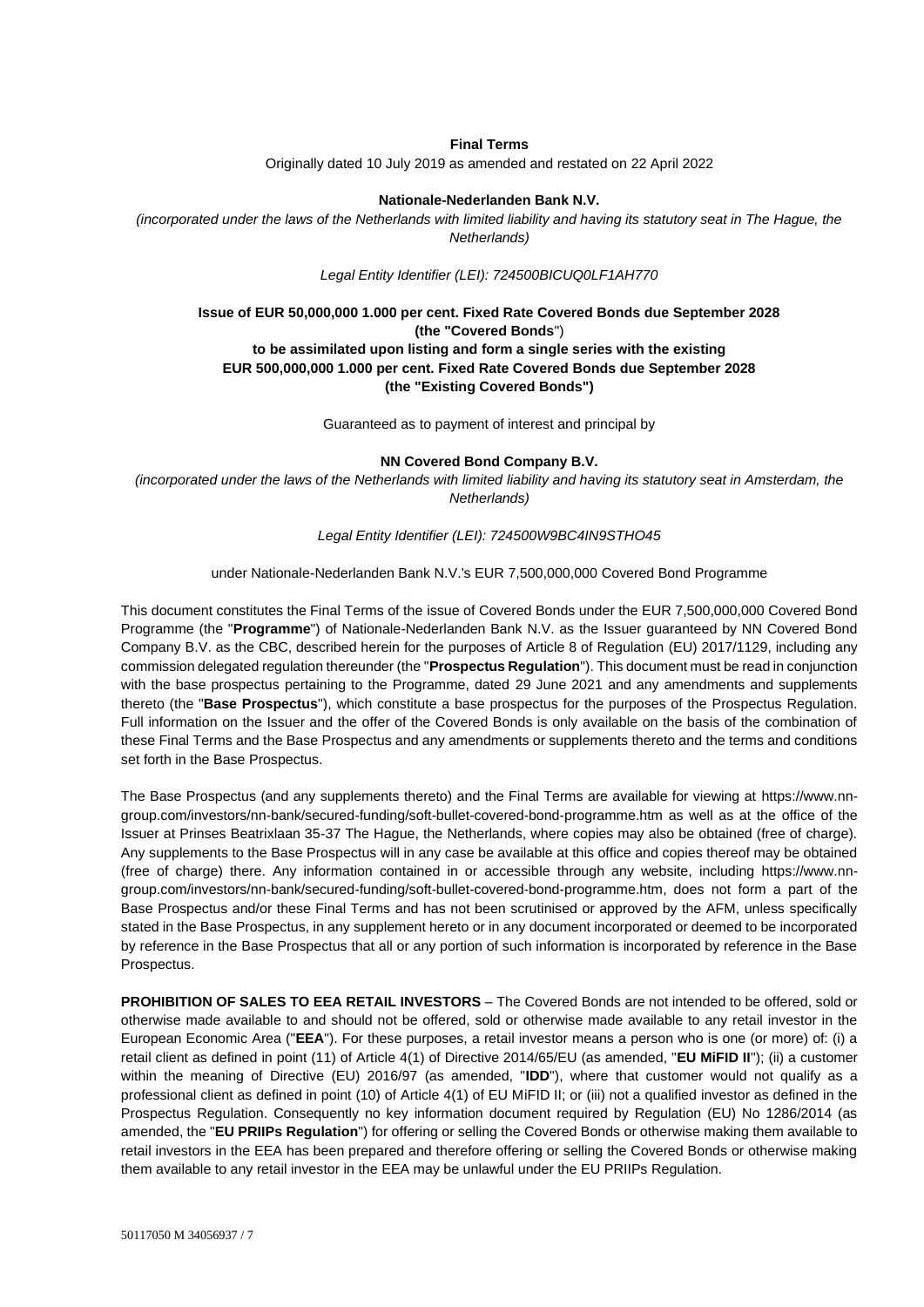**EU MiFID II product governance / Professional investors and eligible counterparties only target market:** Solely for the purposes of each manufacturers' product approval process, the target market assessment in respect of the Covered Bonds has led to the conclusion that: (i) the target market for the Covered Bonds is eligible counterparties and professional clients only, each as defined in EU MiFID II; and (ii) all channels for distribution of the Covered Bonds to eligible counterparties and professional clients are appropriate. Any person subsequently offering, selling or recommending the Covered Bonds (an "**EU distributor**") should take into consideration the manufacturers' target market assessment; however, an EU distributor subject to EU MiFID II is responsible for undertaking its own target market assessment in respect of the Covered Bonds (by either adopting or refining the manufacturers' target market assessment) and determining appropriate distribution channels.

**PROHIBITION OF SALES TO UK RETAIL INVESTORS** - The Covered Bonds are not intended to be offered, sold or otherwise made available to and should not be offered, sold or otherwise made available to any retail investor in the United Kingdom ("**UK**"). For these purposes, a retail investor means a person who is one (or more) of: (i) a retail client, as defined in point (8) of Article 2 of Regulation (EU) No 2017/565 as it forms part of UK domestic law by virtue of the European Union (Withdrawal) Act 2018 ("**EUWA**"); (ii) a customer within the meaning of the provisions of the FSMA and any rules or regulations made under the FSMA to implement Directive (EU) 2016/97, where that customer would not qualify as a professional client, as defined in point (8) of Article 2(1) of Regulation (EU) No 600/2014 as it forms part of UK domestic law by virtue of the EUWA; or (iii) not a qualified investor as defined in Article 2 of Regulation (EU) 2017/1129 as it forms part of UK domestic law by virtue of the EUWA. Consequently no key information document required by Regulation (EU) No 1286/2014 as it forms part of UK domestic law by virtue of the EUWA (the "**UK PRIIPs Regulation**") for offering or selling the Covered Bonds or otherwise making them available to retail investors in the UK has been prepared and therefore offering or selling the Covered Bonds or otherwise making them available to any retail investor in the UK may be unlawful under the UK PRIIPs Regulation.

**UK MiFIR product governance / Professional investors and ECPs only target market** – Solely for the purposes of each manufacturers' product approval process, the target market assessment in respect of the Covered Bonds has led to the conclusion that: (i) the target market for the Covered Bonds is only eligible counterparties, as defined in the FCA Handbook Conduct of Business Sourcebook ("**COBS**"), and professional clients, as defined in Regulation (EU) No 600/2014 as it forms part of UK domestic law by virtue of the European Union (Withdrawal) Act 2018 ("**UK MiFIR**"); and (ii) all channels for distribution of the Covered Bonds to eligible counterparties and professional clients are appropriate. Any person subsequently offering, selling or recommending the Covered Bonds (a "**UK distributor**") should take into consideration the manufacturers/s'] target market assessment; however, a UK distributor subject to the FCA Handbook Product Intervention and Product Governance Sourcebook (the "**UK MiFIR Product Governance Rules**") is responsible for undertaking its own target market assessment in respect of the Covered Bonds (by either adopting or refining the manufacturers' target market assessment) and determining appropriate distribution channels.

The Covered Bonds and the Guarantee have not been and will not be registered under the US. Securities Act of 1933, as amended (the "**Securities Act**"), or the securities laws of any state of the United States or other jurisdiction of the United States. The securities may not be offered or sold within the U.S. or to, or for the account or benefit of, U.S. persons (as defined in Regulation S), except pursuant to an exemption from, or in a transaction not subject to, the registration requirements of the Securities Act and applicable state or local securities laws. Accordingly, the Covered Bonds are being offered, sold or delivered only to non-U.S. persons (as defined in Regulation S) outside the United States in reliance on Regulation S.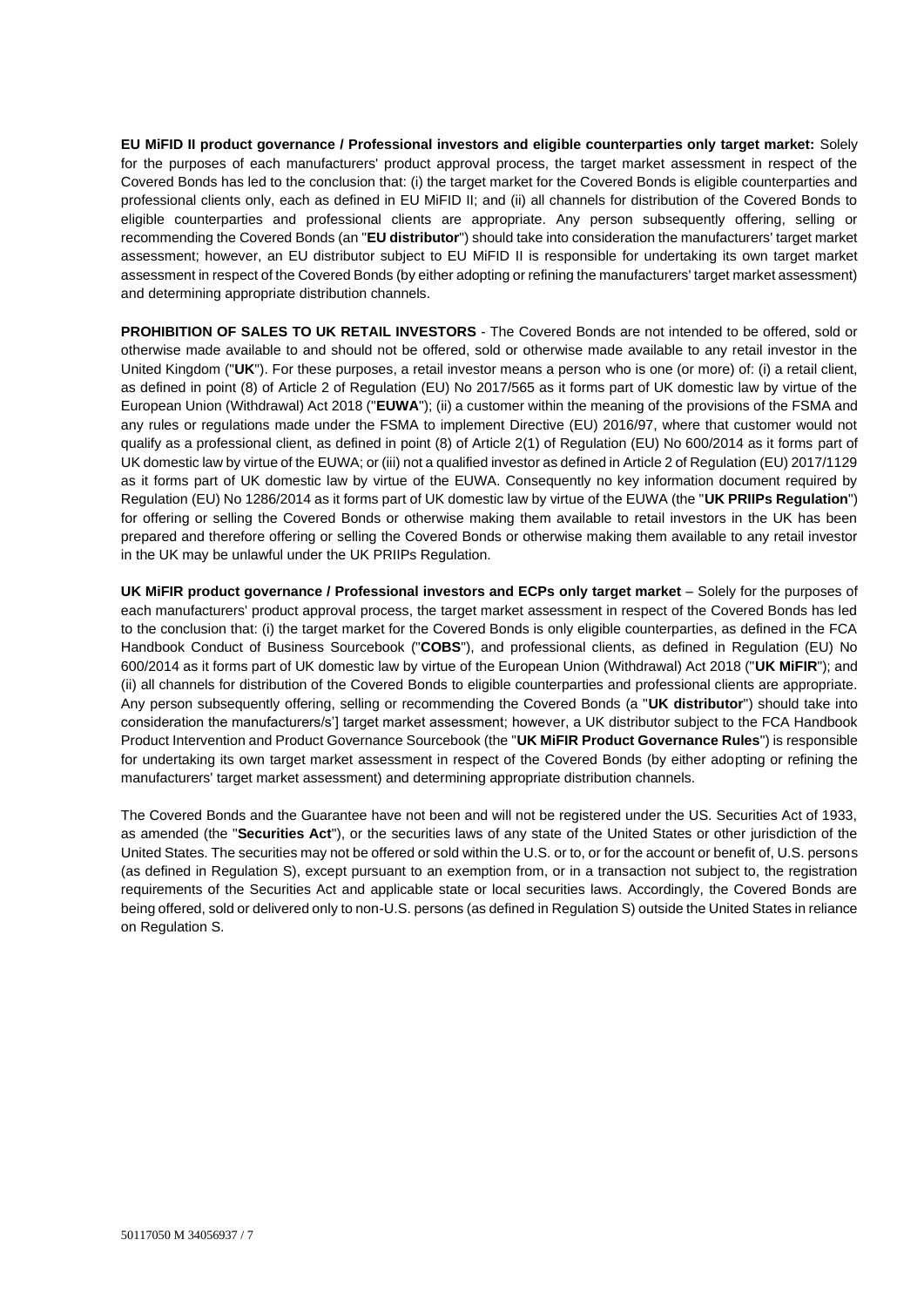### **PART A – CONTRACTUAL TERMS**

These Final Terms are to be read in conjunction with the Terms and Conditions (the "**Terms and Conditions**") set forth in section 5 (*Covered Bonds*) of the Base Prospectus. The Terms and Conditions as supplemented, amended and/or disapplied by these Final Terms constitute the conditions (the "**Conditions**") of the Covered Bonds. Capitalised terms not defined herein have the same meaning as in the Terms and Conditions. Certain capitalised terms in the Conditions which are not defined therein have the meaning set forth in a master definitions agreement (the "**Master Definitions Agreement**") dated 29 June 2020, as the same may be amended, supplemented, restated or otherwise modified from time to time and signed by the Issuer, the CBC, the Security Trustee, the Transferor and certain other parties. All references to numbered Conditions and sections are to Conditions and sections of the Terms and Conditions set forth in section 5 (*Covered Bonds*) of the Base Prospectus.

| 1. | (i)            | Issuer:                          | Nationale-Nederlanden Bank N.V.                                                                                                                                                                                                                                                         |
|----|----------------|----------------------------------|-----------------------------------------------------------------------------------------------------------------------------------------------------------------------------------------------------------------------------------------------------------------------------------------|
|    | (ii)           | CBC:                             | NN Covered Bond Company B.V.                                                                                                                                                                                                                                                            |
| 2. | (i)            | Series Number:                   | $\overline{7}$                                                                                                                                                                                                                                                                          |
|    | (ii)           | Tranche Number:                  | $\overline{2}$                                                                                                                                                                                                                                                                          |
|    |                |                                  | The Covered Bonds will be assimilated and form<br>a single series with the existing EUR 500,000,000<br>1.000 per cent. Fixed Rate Covered Bonds due<br>September 2028 issued on 25 September 2018<br>(the "Existing Covered Bonds") on or about 21<br>August 2019 (the "Exchange Date") |
| 3. | Currency:      |                                  | Euro                                                                                                                                                                                                                                                                                    |
| 4. |                | <b>Aggregate Nominal Amount:</b> | 550,000,000                                                                                                                                                                                                                                                                             |
|    | (i)            | Series:                          | 550,000,000                                                                                                                                                                                                                                                                             |
|    | (ii)           | Tranche                          | 50,000,000                                                                                                                                                                                                                                                                              |
| 5. |                | <b>Issue Price of Tranche:</b>   | 107.166 per cent. of the Aggregate Nominal<br>Amount of the Tranche plus an amount equal to<br>EUR 397,260.27 corresponding to accrued<br>interest on such Aggregate Nominal Amount<br>from, and including, the Interest Commencement<br>Date to, but excluding, the Issue Date         |
| 6. | (i)            | Specified Denomination(s):       | EUR 100,000                                                                                                                                                                                                                                                                             |
|    | (ii)           | <b>Calculation Amount:</b>       | EUR 100,000                                                                                                                                                                                                                                                                             |
| 7. | (i)            | <b>Issue Date:</b>               | 12 July 2019                                                                                                                                                                                                                                                                            |
|    | (ii)           | Interest Commencement Date       | <b>Issue Date</b>                                                                                                                                                                                                                                                                       |
| 8. | Maturity Date: |                                  | 25 September 2028                                                                                                                                                                                                                                                                       |
|    |                | Extended Due for Payment Date:   | 25 September 2029                                                                                                                                                                                                                                                                       |
|    |                |                                  | If the Final Redemption Amount is not paid in full                                                                                                                                                                                                                                      |

on the Maturity Date, payment of the unpaid amount will be automatically deferred until the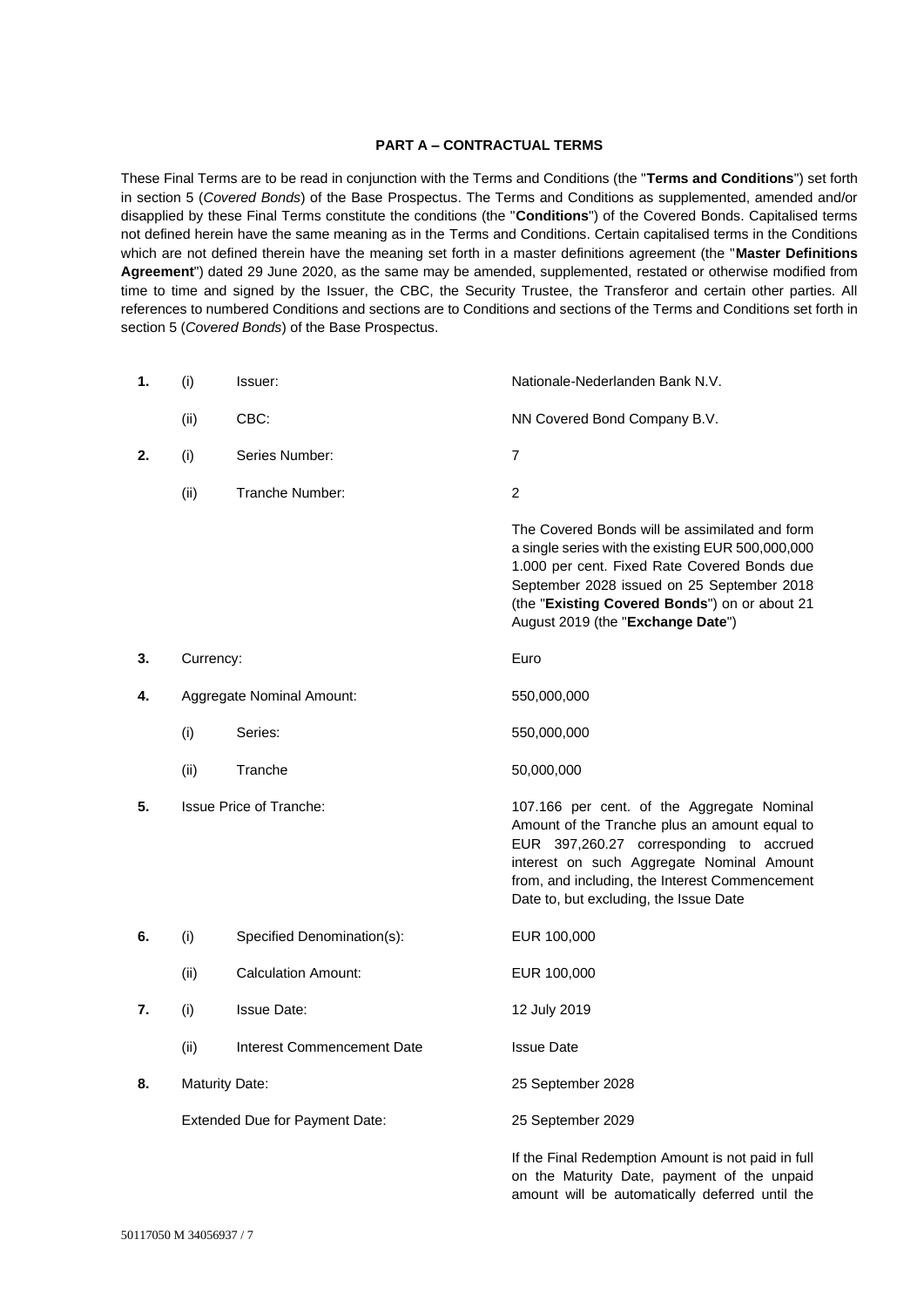|                                                         |                                                                | Extended Due for Payment Date, provided that<br>any amount representing the Final Redemption<br>Amount due and remaining unpaid on the<br>Maturity Date may be paid by the CBC on any<br>Specified Interest Payment Date occurring<br>thereafter up to (and including) the Extended Due<br>for Payment Date. |  |
|---------------------------------------------------------|----------------------------------------------------------------|--------------------------------------------------------------------------------------------------------------------------------------------------------------------------------------------------------------------------------------------------------------------------------------------------------------|--|
| 9.                                                      | Interest Basis:                                                | In respect of the period from and including the<br>Interest Commencement Date to (but excluding)<br>the Maturity Date: 1.000 per cent. Fixed Rate                                                                                                                                                            |  |
|                                                         |                                                                | If payment of the Guaranteed Final Redemption<br>Amount is deferred in whole or in part, for the<br>period from (and including) the Maturity Date to<br>(and excluding) the Extended Due for Payment<br>Date: 1.000 per cent. Fixed Rate                                                                     |  |
| 10.                                                     | Redemption/Payment Basis:                                      | Redemption at par                                                                                                                                                                                                                                                                                            |  |
| 11.                                                     | Change of Interest Basis or Redemption/Payment<br><b>Basis</b> | Not Applicable                                                                                                                                                                                                                                                                                               |  |
| 12.                                                     | Put/Call Options:                                              | Not Applicable                                                                                                                                                                                                                                                                                               |  |
| 13.                                                     | Status of the Covered Bonds:                                   | Unsubordinated, unsecured, guaranteed                                                                                                                                                                                                                                                                        |  |
| 14.                                                     | Status of the Guarantee:                                       | Unsubordinated, secured (indirectly, through a<br>parallel debt), unguaranteed                                                                                                                                                                                                                               |  |
| <b>PROVISIONS RELATING TO INTEREST (IF ANY) PAYABLE</b> |                                                                |                                                                                                                                                                                                                                                                                                              |  |

| 15. |       | <b>Fixed Rate Covered Bond Provisions:</b>          | Applicable from (and including) the Issue Date to<br>(but excluding) the Extended Due for Payment<br>Date                                                                                                                                                                                             |
|-----|-------|-----------------------------------------------------|-------------------------------------------------------------------------------------------------------------------------------------------------------------------------------------------------------------------------------------------------------------------------------------------------------|
|     | (i)   | Rate(s) of Interest:                                | 1.000 per cent. per annum payable annually in<br>arrear                                                                                                                                                                                                                                               |
|     | (ii)  | Interest Payment Date(s):                           | 25 September in each year up to and including<br>the Maturity Date, if applicable subject to the<br>Business Day Convention and thereafter the 25 <sup>th</sup><br>day in each month up to and including the<br>Extended Due for Payment Date if applicable<br>subject to the Business Day Convention |
|     | (iii) | Fixed Coupon Amount(s):                             | EUR 1,000 per Calculation Amount                                                                                                                                                                                                                                                                      |
|     | (iv)  | Broken Amount(s):                                   | Not Applicable                                                                                                                                                                                                                                                                                        |
|     | (v)   | <b>Business Day Convention</b>                      |                                                                                                                                                                                                                                                                                                       |
|     |       | - Business Day Convention                           | Following Business Day Convention                                                                                                                                                                                                                                                                     |
|     |       | - Adjustment or Unadjustment<br>for Interest Period | Unadjusted                                                                                                                                                                                                                                                                                            |
|     | (vi)  | Fixed Day Count Fraction:                           | Actual/Actual (ICMA)                                                                                                                                                                                                                                                                                  |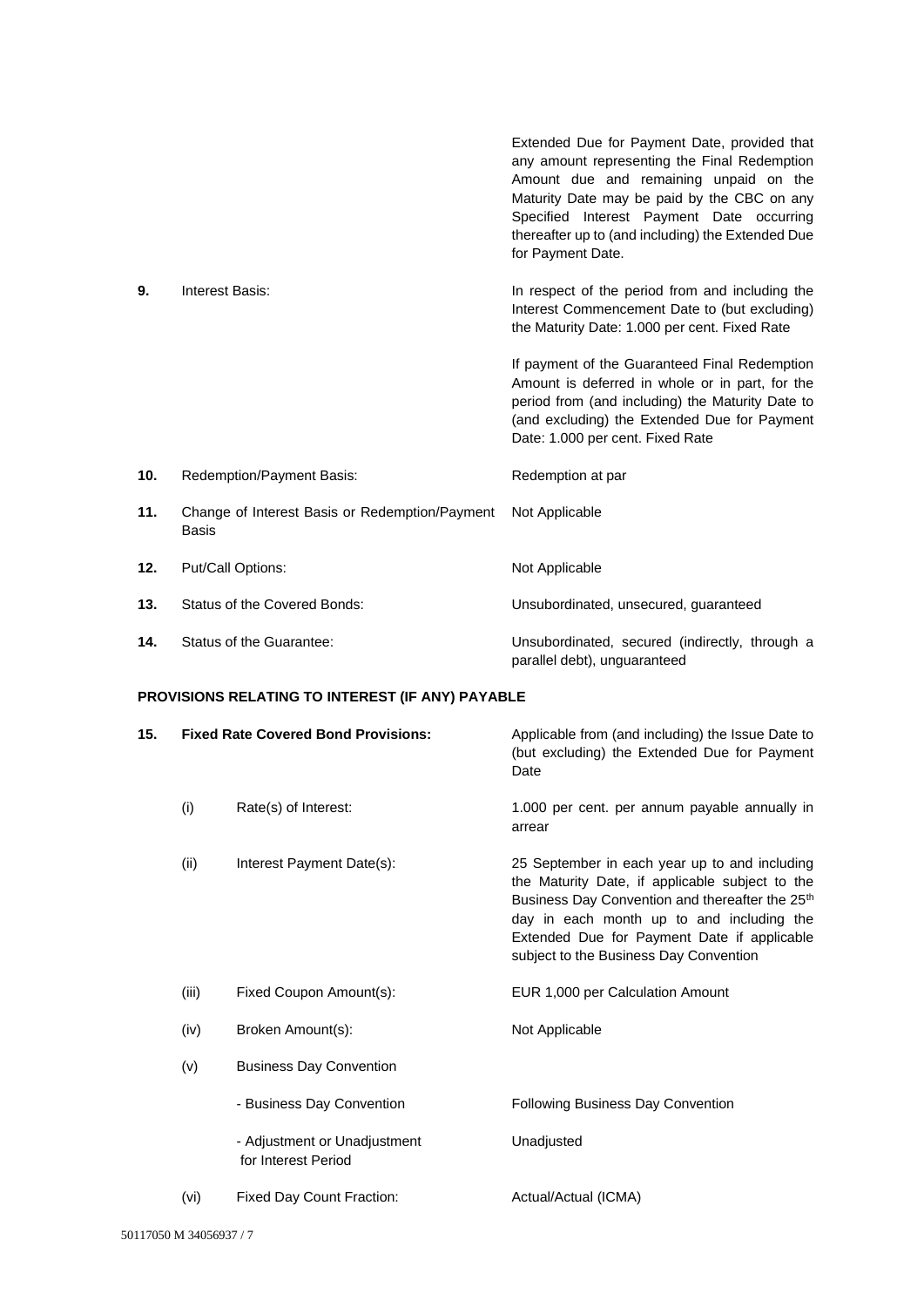| 16. | <b>Floating Rate Covered Bond Provisions:</b>                                                                                                                                                                                                                        | Not Applicable                                                       |
|-----|----------------------------------------------------------------------------------------------------------------------------------------------------------------------------------------------------------------------------------------------------------------------|----------------------------------------------------------------------|
| 17. | <b>Zero Coupon Covered Bond Provisions:</b>                                                                                                                                                                                                                          | Not Applicable                                                       |
|     | <b>PROVISIONS RELATING TO REDEMPTION</b>                                                                                                                                                                                                                             |                                                                      |
| 18. | <b>Issuer Call:</b>                                                                                                                                                                                                                                                  | Not Applicable                                                       |
| 19. | <b>Investor Put:</b>                                                                                                                                                                                                                                                 | Not Applicable                                                       |
| 20. | <b>Final Redemption Amount:</b>                                                                                                                                                                                                                                      | EUR 100,000 per Calculation Amount                                   |
| 21. | Early Redemption Amount(s) per Calculation<br>Amount of each Covered Bond payable on<br>redemption for taxation reasons, or on acceleration<br>following an Issuer Event of Default as against the<br>Issuer or a CBC Event of Default or other early<br>redemption: | As specified in Condition 7(e) ( <i>Early Redemption</i><br>Amounts) |

## **GENERAL PROVISIONS APPLICABLE TO THE COVERED BONDS**

| 22. | Form of Covered Bonds:                                                                                              |                                                                                          | Bearer form                                                                                                                                                                              |  |
|-----|---------------------------------------------------------------------------------------------------------------------|------------------------------------------------------------------------------------------|------------------------------------------------------------------------------------------------------------------------------------------------------------------------------------------|--|
|     |                                                                                                                     |                                                                                          | Temporary Global Covered Bond exchangeable<br>for a Permanent Global Covered Bond which is<br>exchangeable for Definitive Covered Bonds only<br>upon the occurrence of an Exchange Event |  |
| 23. |                                                                                                                     | New Global Note form:                                                                    | Not Applicable (see also Part B - item 7(viii)                                                                                                                                           |  |
| 24. | a)                                                                                                                  | Exclusion of set-off:                                                                    | Not Applicable                                                                                                                                                                           |  |
|     | b)                                                                                                                  | German Insurers:                                                                         | Not Applicable                                                                                                                                                                           |  |
| 25. |                                                                                                                     | Additional Financial Centre(s) or other special<br>provisions relating to payment Dates: | Not Applicable                                                                                                                                                                           |  |
| 26. | Talons for future Coupons to be attached to<br>Definitive Covered Bonds (and dates on which such<br>Talons mature): |                                                                                          | No                                                                                                                                                                                       |  |
| 27. | <b>Consolidation Provisions:</b>                                                                                    |                                                                                          | The provisions of Condition 18 (Further Issues)<br>apply                                                                                                                                 |  |
|     | <b>DISTRIBUTION</b>                                                                                                 |                                                                                          |                                                                                                                                                                                          |  |
| 28. | Method of distribution:                                                                                             |                                                                                          | Non-syndicated                                                                                                                                                                           |  |
|     | (i)                                                                                                                 | If syndicated, names of Managers:                                                        | Not Applicable                                                                                                                                                                           |  |
|     | (ii)                                                                                                                | Stabilising Manager (if any):                                                            | Not Applicable                                                                                                                                                                           |  |
| 29. | Dealer:                                                                                                             | If non-syndicated, name and address of relevant                                          | <b>Natixis</b>                                                                                                                                                                           |  |

#### **OTHER PROVISIONS**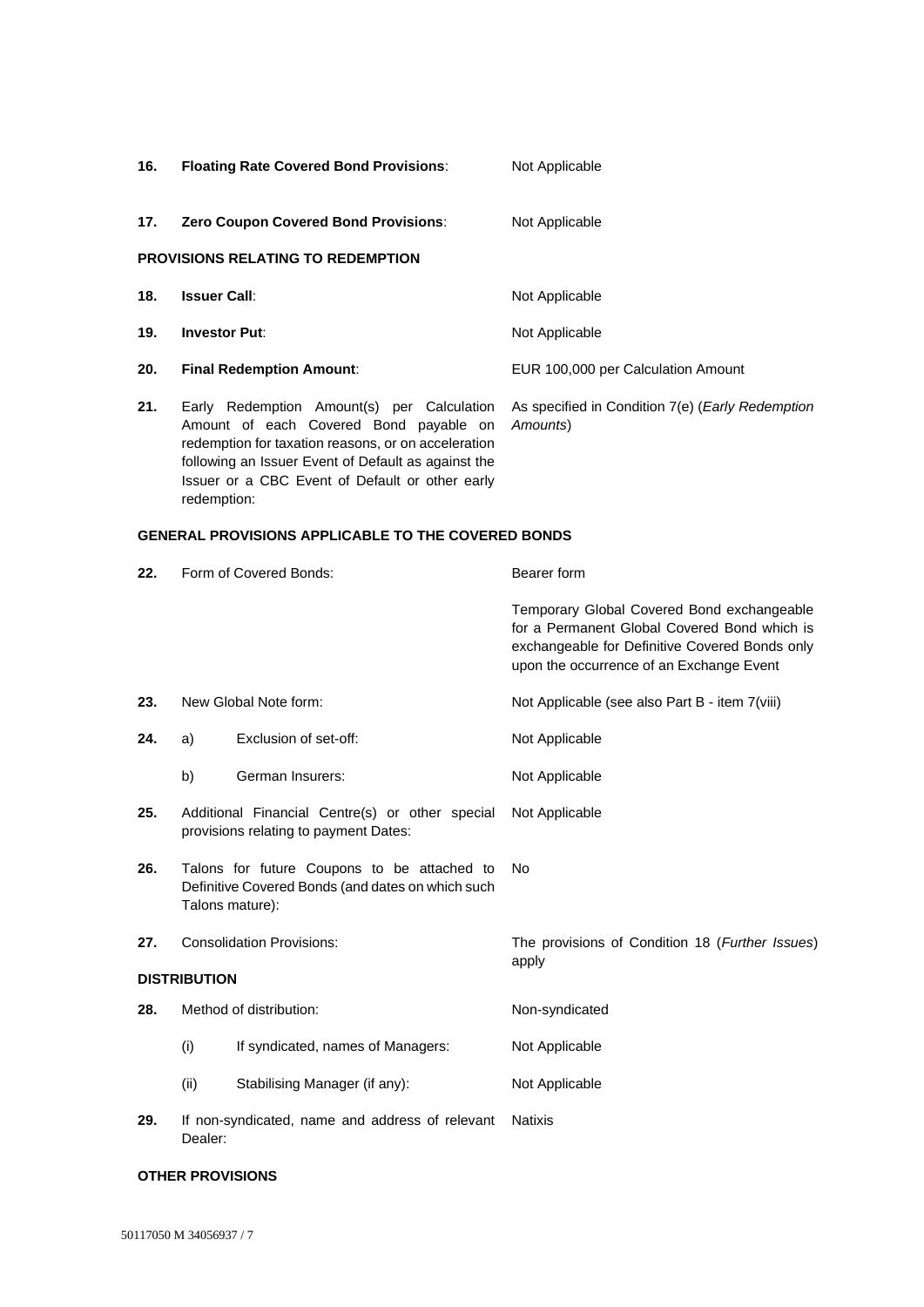| 30. | (i) | U.S. Selling Restrictions |
|-----|-----|---------------------------|
|     |     |                           |

(ii) Prohibition of Sales to Belgian Consumers:

**30. The S Compliance category 2, TEFRA D.** Selling Reg S Compliance category 2, TEFRA D

Applicable

### **Responsibility**

The Issuer and the CBC declare that the information contained herein is, to the best of its knowledge, in accordance with the facts and makes no omission likely to affect its import. The Issuer and the CBC (only as far as it concerns the CBC) accept responsibility for the information contained in these Final Terms.

Signed on behalf of the Issuer: Signed on behalf of the CBC:

By: Duly authorised By: Duly authorised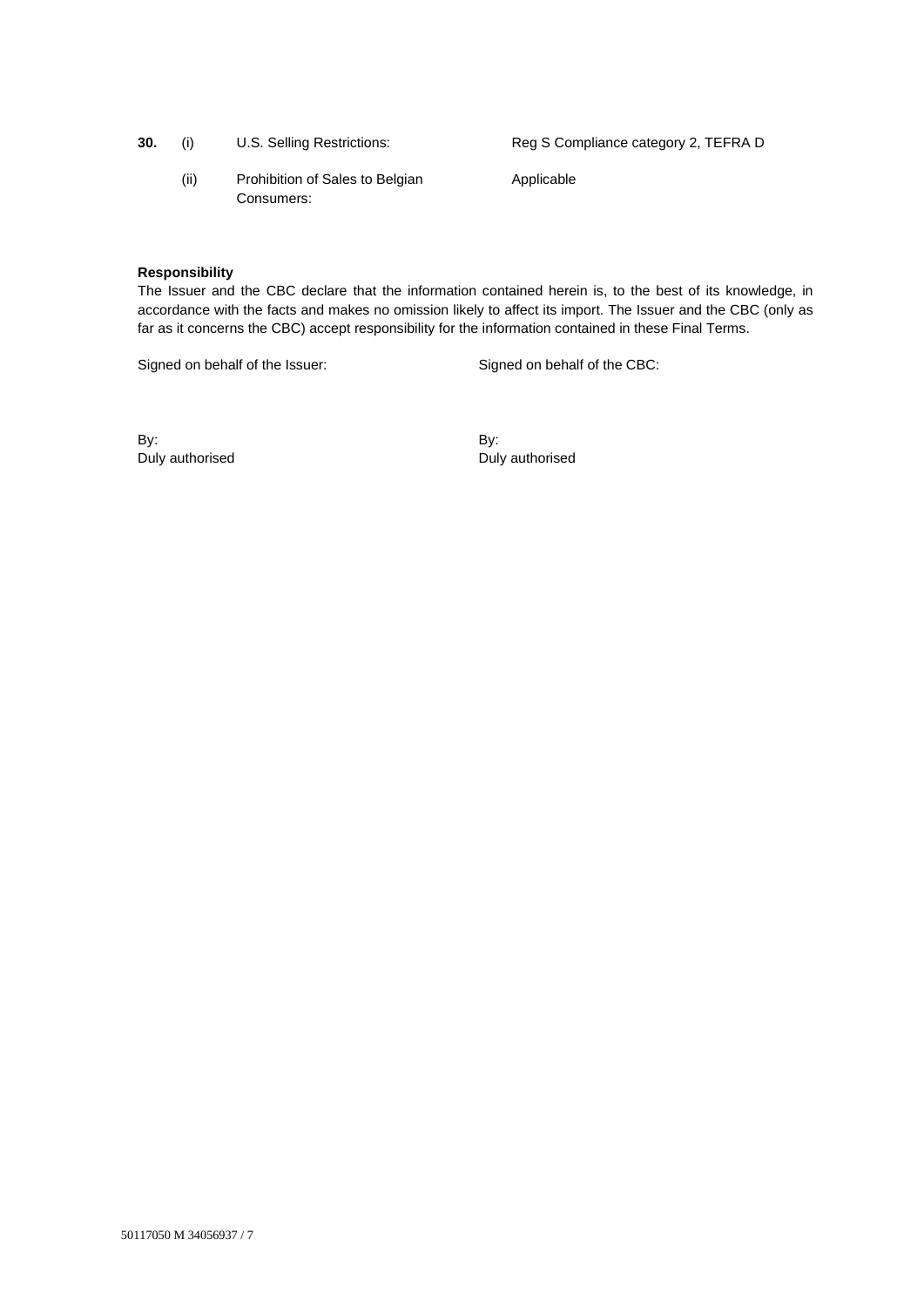## **PART B - OTHER INFORMATION**

# **1. LISTING AND ADMISSION TO TRADING**

| (i)            | Listing:                                                       | Euronext Amsterdam                                                                                                                                                        |
|----------------|----------------------------------------------------------------|---------------------------------------------------------------------------------------------------------------------------------------------------------------------------|
| (ii)           | Admission to trading:                                          | Application has been made for the Covered<br>Bonds to be admitted to trading on the regulated<br>market on the official list of Euronext Amsterdam                        |
| (iii)          | Estimate of total expenses related to<br>admission to trading: | EUR 5,950 (to be paid by the Issuer)                                                                                                                                      |
| <b>RATINGS</b> |                                                                |                                                                                                                                                                           |
| Ratings        |                                                                | The Covered Bonds to be issued have been<br>rated:                                                                                                                        |
|                |                                                                | S&P Global Ratings Europe Limited: AAA                                                                                                                                    |
|                | Registration of Rating Agency:                                 | S&P.<br>Ratings Europe Limited<br>Global<br><b>IS</b><br>established in the EU and registered under<br>Regulation (EU) No 1060/2009, as amended (the<br>"CRA Regulation") |

## **3.** Notification: Not Applicable

**2. RATINGS**

# **4. INTERESTS OF NATURAL AND LEGAL PERSONS INVOLVED IN THE ISSUE**

Save as discussed in "*Subscription and Sale*", so far as the Issuer is aware, no person involved in the issue of the Covered Bonds has an interest material to the offer.

## **5. USE AND ESTIMATED NET PROCEEDS**

|    | (i)  | Estimated net proceeds:                      | EUR 53,905,260.27                                                                                                         |
|----|------|----------------------------------------------|---------------------------------------------------------------------------------------------------------------------------|
|    | (ii) | Use:                                         | The net proceeds of the Covered Bonds will be<br>used by the Issuer for its general corporate<br>purposes                 |
| 6. |      | <b>YIELD</b> (Fixed Rate Covered Bonds only) |                                                                                                                           |
|    |      | Indication of yield:                         | 0.213 per cent. per annum                                                                                                 |
|    |      |                                              | The yield is calculated at the Issue Date on the<br>basis of the Issue Price. It is not an indication of<br>future yield. |
| 7. |      | <b>OPERATIONAL INFORMATION</b>               |                                                                                                                           |
|    | (i)  | ISIN:                                        | NL0013689102 until the Exchange Date,<br>NL0013088990 thereafter                                                          |
|    | (ii) | Common Code:                                 | 202793495 until the Exchange Date<br>188400710 thereafter                                                                 |
|    |      |                                              |                                                                                                                           |

(iii) WKN Code: Not Applicable